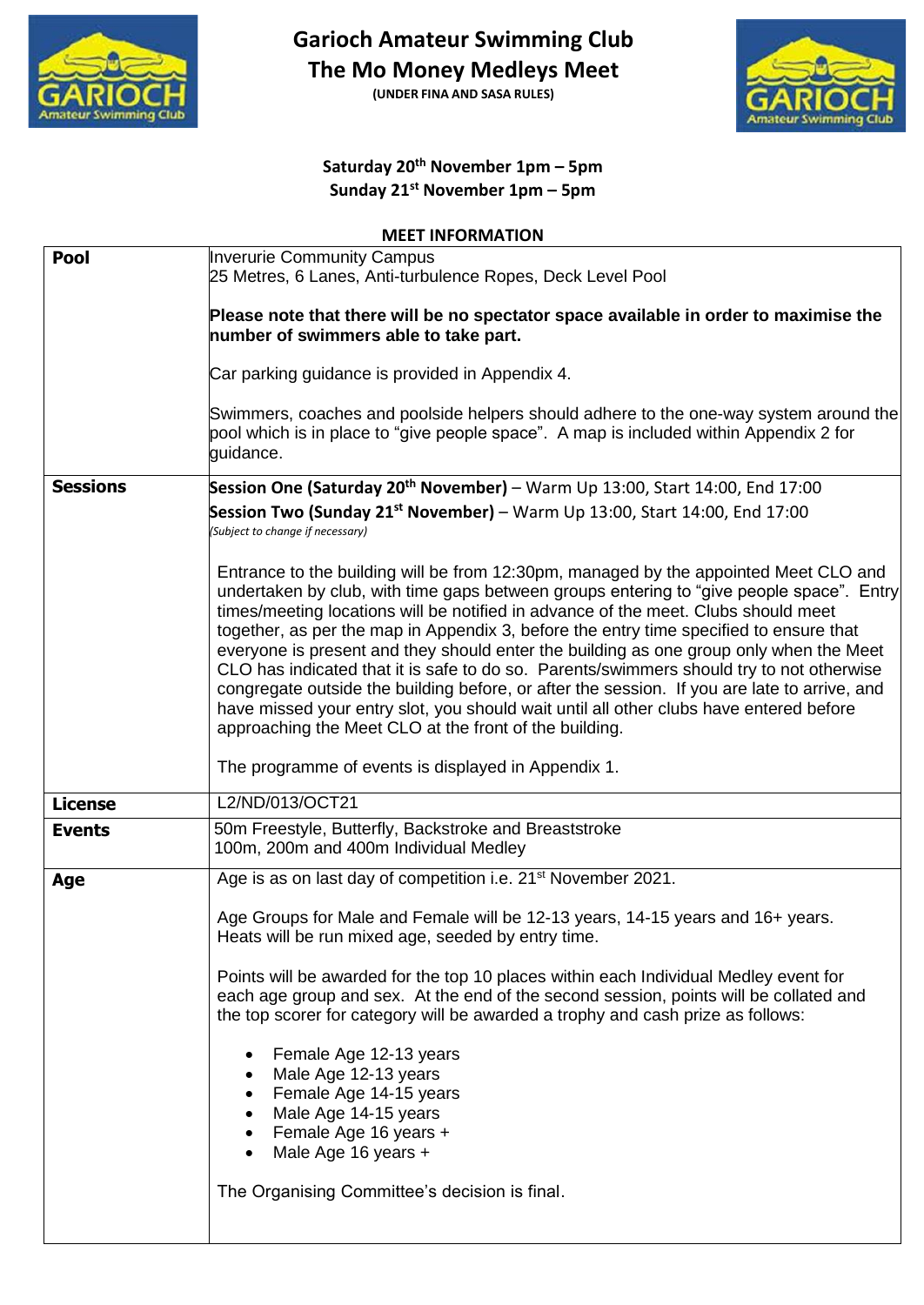

**(UNDER FINA AND SASA RULES)**



| <b>Entries</b>     | Please return entries and summary sheet within Appendix 5 by email:                                                                                                                                                                                                                                                                                                                  |  |  |
|--------------------|--------------------------------------------------------------------------------------------------------------------------------------------------------------------------------------------------------------------------------------------------------------------------------------------------------------------------------------------------------------------------------------|--|--|
|                    | James Moore - meetsec@gasc.co.uk                                                                                                                                                                                                                                                                                                                                                     |  |  |
|                    | Please note the entry file and summary sheet must be received by email by the closing<br>date - 12 noon Friday 29 <sup>th</sup> October 2021. Late entries will not be accepted.                                                                                                                                                                                                     |  |  |
|                    | Entries may have to be limited dependent upon numbers received.                                                                                                                                                                                                                                                                                                                      |  |  |
|                    | All entries must be on Hy-tek Team Manager entry file.                                                                                                                                                                                                                                                                                                                               |  |  |
|                    | Entry files may be obtained by contacting James Moore at meetsec@gasc.co.uk.                                                                                                                                                                                                                                                                                                         |  |  |
|                    | Where possible the accepted entries for each age group will be equal, but if an age group<br>is under-subscribed, the organising committee reserves the right to include additional<br>entries in other age groups.                                                                                                                                                                  |  |  |
|                    | Garioch ASC reserves the right to amend the programme at any time and to swim a<br>slower heat for their swimmers if entry numbers allow.                                                                                                                                                                                                                                            |  |  |
|                    | Lists of accepted participating swimmers and a draft programme will be emailed to each<br>club.                                                                                                                                                                                                                                                                                      |  |  |
|                    | There are no consideration times as clubs are returning to competition, but times must be<br>submitted on entry for seeding purposes. These should be real times, that may come<br>from a Club's own time trials, but do not need to be accredited. Please note that NT<br>times will not be accepted.                                                                               |  |  |
| <b>Entry Fees</b>  | £5 per individual event                                                                                                                                                                                                                                                                                                                                                              |  |  |
|                    | Entry Fees should be paid by bank transfer to GASC                                                                                                                                                                                                                                                                                                                                   |  |  |
|                    | Account Number: 30246563, Sort Code: 82-65-21                                                                                                                                                                                                                                                                                                                                        |  |  |
|                    | Please use Club Name/MedleyMeet as a reference e.g. "GASC/MedleyMeet"                                                                                                                                                                                                                                                                                                                |  |  |
| <b>Withdrawals</b> | Withdrawals prior to the meet should be emailed to meetsec@gasc.co.uk to arrive no<br>later than 12noon on Thursday 18th November 2021.                                                                                                                                                                                                                                              |  |  |
|                    | All details must be included on e-mail withdrawals i.e. Name, Event No, Stroke, SASA No.<br>etc. Telephone withdrawals will not be accepted under any circumstances.                                                                                                                                                                                                                 |  |  |
|                    | Withdrawals on the day should be submitted on the withdrawal forms made available and<br>should be presented to the Recorders table at least 1 hour prior to the start of the<br>appropriate session.                                                                                                                                                                                |  |  |
|                    | Please note that for anyone withdrawing on medical grounds, refunds will only be granted<br>on production of a letter from a suitably qualified professional confirming withdrawal is<br>recommended. The letter must be received within 7 days following the meet and should<br>be dated no earlier than the closing date or later than 3 days from the date of the<br>competition. |  |  |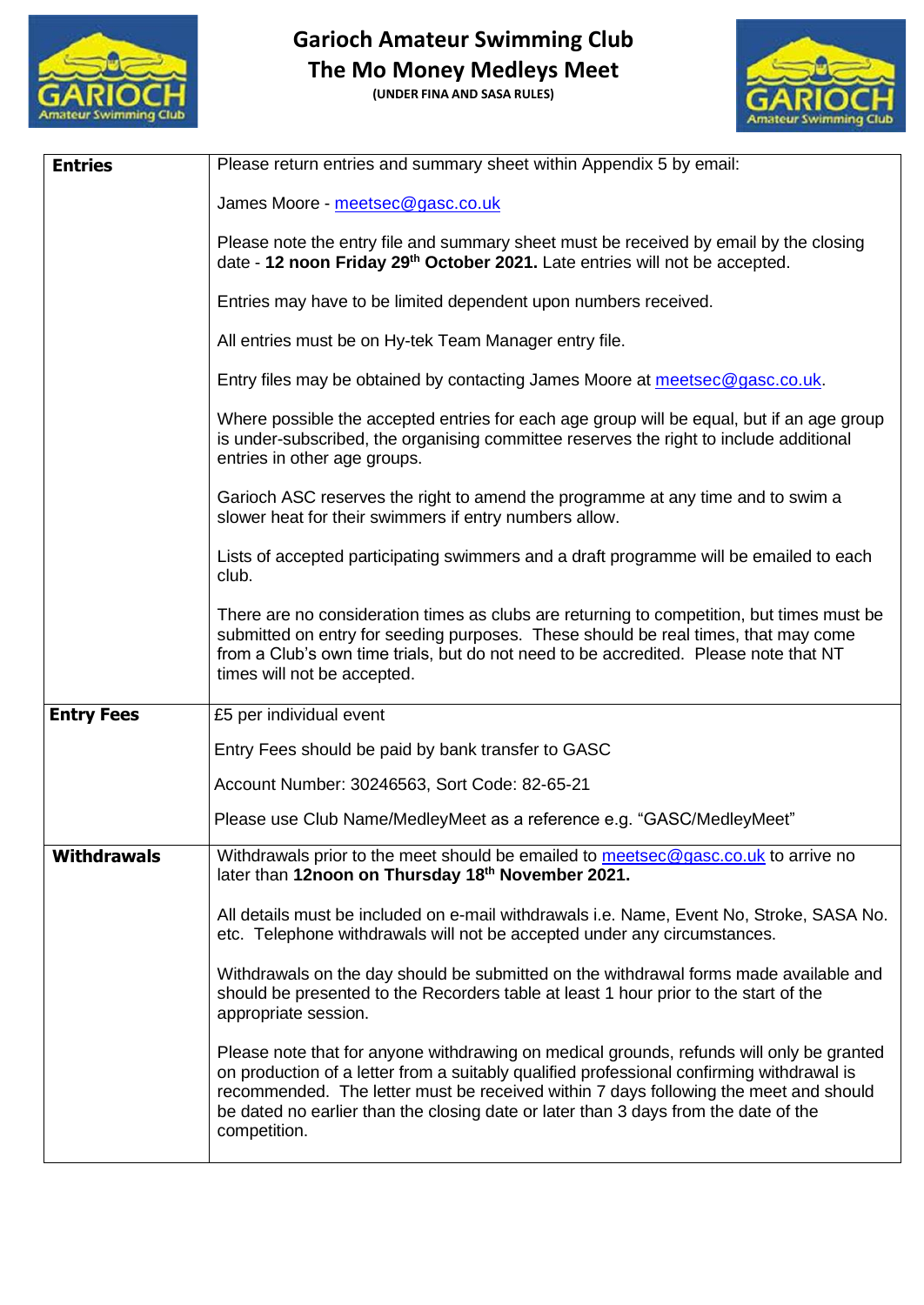

**(UNDER FINA AND SASA RULES)**



|                                     | <b>Technical Officials</b> We would be very grateful for a list of Officials willing to help on the day. A<br>completed technical officials sheet should be sent to our STO Co-Ordinator by<br>email to arrive before 12 noon Wednesday 10th November 2021 as per Appendix<br>6.                                                                                                                                                                                                                                                                                                                                                   |
|-------------------------------------|------------------------------------------------------------------------------------------------------------------------------------------------------------------------------------------------------------------------------------------------------------------------------------------------------------------------------------------------------------------------------------------------------------------------------------------------------------------------------------------------------------------------------------------------------------------------------------------------------------------------------------|
|                                     | Debbie Mitchell - officials@gasc.co.uk                                                                                                                                                                                                                                                                                                                                                                                                                                                                                                                                                                                             |
|                                     | Judges and Timekeepers in training, who are requiring specific signatures, should<br>make this clear in their request. Requests will be accommodated only if the<br>Referee considers it practical. Please note that owing to Covid-19 restrictions<br>mentoring opportunities will be limited at this event. STOs should be aware of the<br>requirement to "give people space" and wear face coverings at all times (unless<br>medical or disability exceptions apply).                                                                                                                                                           |
|                                     | Please note that there will be no spectator space available in order to<br>maximise the number of swimmers able to take part.                                                                                                                                                                                                                                                                                                                                                                                                                                                                                                      |
|                                     | Due to Covid restrictions, we will NOT be providing lunch for technical officials.                                                                                                                                                                                                                                                                                                                                                                                                                                                                                                                                                 |
|                                     | Stopwatches, clipboards and pens must be provided by each Technical Official for their<br>own use. Please bring your own water bottle(s) as no refreshments will be provided<br>due to Covid regulations.                                                                                                                                                                                                                                                                                                                                                                                                                          |
| <b>Starts</b>                       | Blocks will be used for all starts.                                                                                                                                                                                                                                                                                                                                                                                                                                                                                                                                                                                                |
| <b>Marshalling</b>                  | There will be marshalling located on poolside by the training pool, subject to change. All<br>swimmers must attend marshalling before their events and are advised to attend in<br>good time. The start of the race will not be delayed for absent competitors.                                                                                                                                                                                                                                                                                                                                                                    |
| Photography<br><b>Mobile Phones</b> | Please note that anyone wishing to use photographic equipment, including video<br>cameras, must register with the Meet Convener on the appropriate form. Garioch<br>ASC may take photographs for use with club publicity. The Garioch WPO will<br>approve all such photographs. Please contact the Meet Convener should you not<br>wish for your swimmer's photograph to be taken. Mobile phones must not be used<br>in the changing rooms.                                                                                                                                                                                        |
| <b>Meet Regulations</b>             | No guarantee can be given by GASC that the event will take place at a particular time or<br>any particular date and GASC reserves the right to reschedule or cancel the event without<br>notice and liability for doing so. It is expected that this would only happen as a result of<br>unforeseen circumstances e.g. COVID-19 outbreak, venue/facility failure or adverse<br>weather. Garioch ASC will have no legal liability to make any refund or to pay any form of<br>consequential or indirect damage such as loss of enjoyment, travel and accommodation<br>costs should the meet be required to be cancelled or changed. |
|                                     | This event is run in accordance with Scottish Swimming Competition Management<br>Guidance, codes of conduct and COVID regulations prevailing at the time of the event;<br>requirements for the meet may need to be changed in accordance with any change in<br>regulations/legislation. A risk assessment has been carried out and takes into<br>consideration the information contained within this document.                                                                                                                                                                                                                     |
| <b>Meet Convener</b>                | Kerry Reid - gascmeetconvener@gmail.com                                                                                                                                                                                                                                                                                                                                                                                                                                                                                                                                                                                            |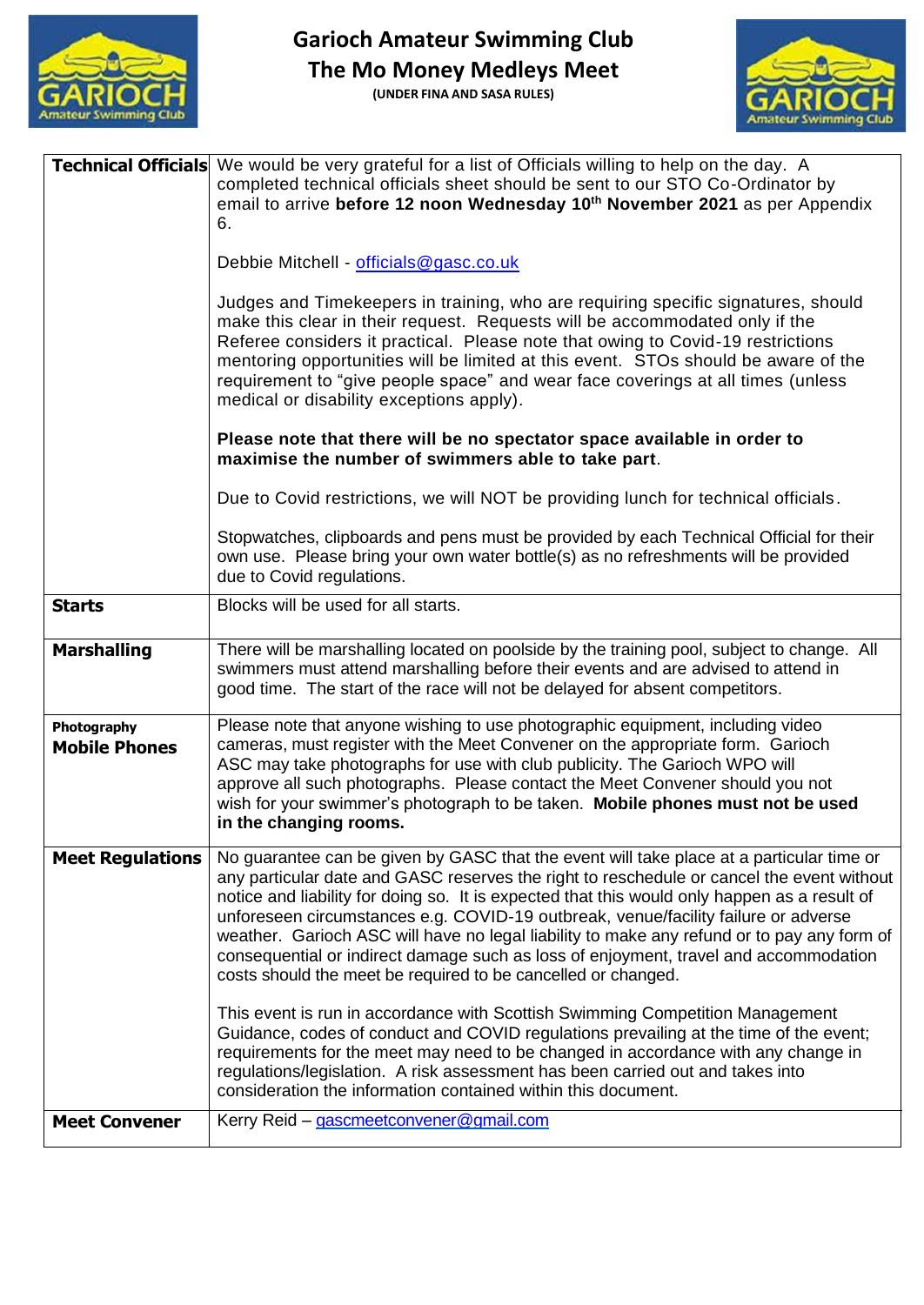

**(UNDER FINA AND SASA RULES)**



| <b>Notes</b> | <b>Venue Access and Management</b>                                                                                                                                                                                                                                                                                                                                    |
|--------------|-----------------------------------------------------------------------------------------------------------------------------------------------------------------------------------------------------------------------------------------------------------------------------------------------------------------------------------------------------------------------|
|              | All swimmers, poolside helpers and coaches taking part should have a current SASA<br>membership. Registration numbers must be shown on entry files. A Licence has<br>been applied for and accreditation will be applied for with SASA.                                                                                                                                |
|              | Poolside access will be limited to one Coach per 10 swimmers, with a maximum of 3<br>Coaches at any one time.                                                                                                                                                                                                                                                         |
|              | Hand sanitizer must be used upon arrival and departure from the venue.                                                                                                                                                                                                                                                                                                |
|              | All attendees 12 years of age and over, including swimmers, Coaches, poolside<br>helpers, STOs etc. must wear a face covering at all times (unless medical or<br>disability exceptions apply).                                                                                                                                                                        |
|              | Outdoor shoes will need to be removed before entering the changing rooms and there are<br>shoe racks at the entrance to the changing village to allow this. Belongings should be<br>placed in the lockers provided within the changing village. No bags are allowed on<br>poolside due to minimal space. Each competitor should bring (as a minimum):                 |
|              | • Sufficient water in a <b>plastic</b> water bottle(s) – there will be no access to refill water<br>bottles during the meet;<br>Shorts & t-shirt to wear over the swimsuit/swim shorts at all times when not<br>swimming;                                                                                                                                             |
|              | Poolside shoes (e.g. crocs/clean trainers/flip flops) - these should be changed into<br>$\bullet$<br>prior to entering the changing village;<br>Hand sanitiser.                                                                                                                                                                                                       |
|              | The meet organisers and the facility management cannot be held responsible for items lost<br>or damaged during the course of the event.                                                                                                                                                                                                                               |
|              | Seating areas will be allocated to each team. Teams are responsible for ensuring that<br>their swimmers recognize the importance of "giving people space", especially when<br>moving through the seating and marshalling areas. Teams are responsible for clearing<br>their seating area of belongings, litter etc. before leaving at the end of the competition day. |
|              | <b>COVID-19 Management</b>                                                                                                                                                                                                                                                                                                                                            |
|              | As per the COVID procedures and guidelines in place for the event, we require contact<br>details for everyone that is part of the event (to be completed in person at the meet):                                                                                                                                                                                      |
|              | Name<br>$\bullet$<br>Contact number<br>• Club<br>Role at the event<br>Sessions participating                                                                                                                                                                                                                                                                          |
|              | This does not apply to swimmers as club contacts will be given. The information will be<br>given to facility management who will store it securely for 21 days and will delete it at that<br>point. The information will only be passed on to the Test & Protect team if required.                                                                                    |
|              |                                                                                                                                                                                                                                                                                                                                                                       |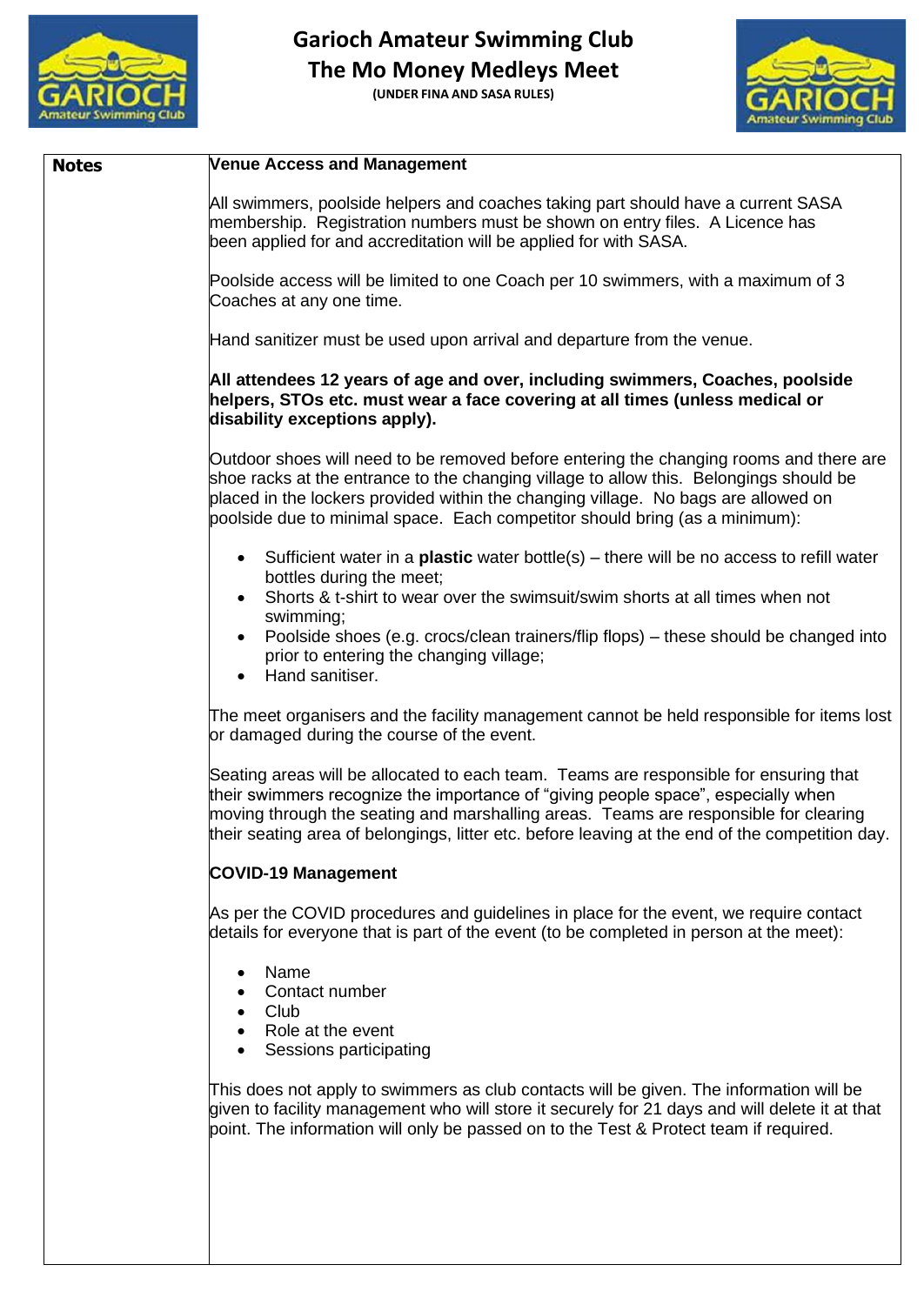

**(UNDER FINA AND SASA RULES)**



**Everyone attending the meet is recommended to take a self-administered lateral flow test 24 - 48 hours prior to arrival at the venue. The results do not require to be submitted or recorded by the Club or event organising team. There is no requirement to complete Health Screening, self-declaration or opt-in forms.**

Meet CLO - James Moore [covidlead@gasc.co.uk](mailto:covidlead@gasc.co.uk)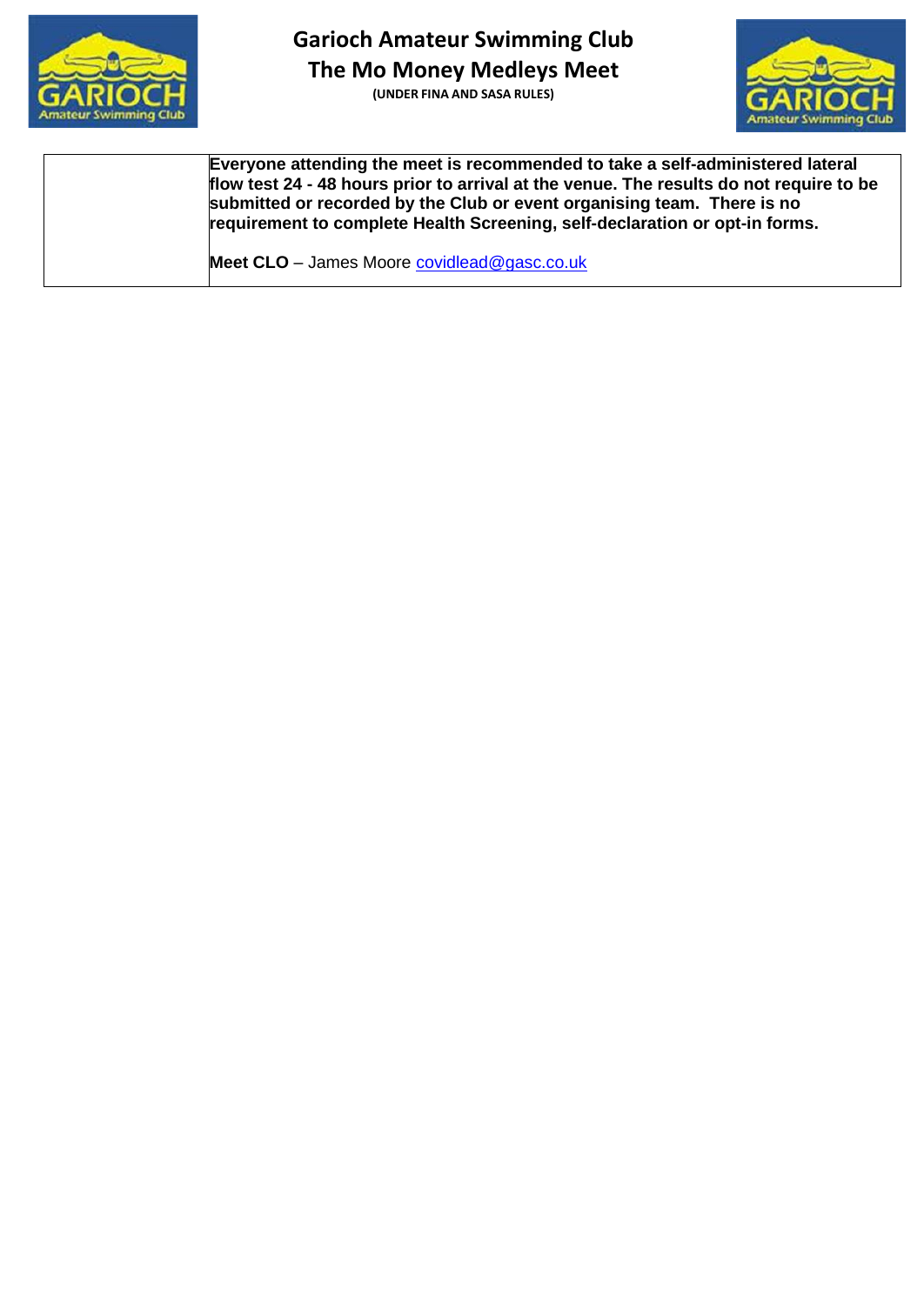

**(UNDER FINA AND SASA RULES)**



**APPENDIX 1**

#### **MEET INFORMATION**

### **PROGRAMME OF EVENTS**

#### **Session One - Saturday 20th November Building Entry Time from 12:30, Warm Up Commences 13:00, End 17:00**

| Event 101 | $12 + \text{years}$ | Male   | 100m Individual Medley |
|-----------|---------------------|--------|------------------------|
| Event 102 | $12 + \text{years}$ | Female | 100m Individual Medley |
| Event 103 | $12 + years$        | Male   | 50m Butterfly          |
| Event 104 | $12 + \text{years}$ | Female | 50m Butterfly          |
| Event 105 | $12 + \text{years}$ | Male   | 50m Backstroke         |
| Event 106 | $12 + \text{years}$ | Female | 50m Backstroke         |
| Event 107 | $12 + \text{years}$ | Male   | 200m Individual Medley |
| Event 108 | $12 + years$        | Female | 200m Individual Medley |

#### **Session Two - Sunday 21st November Building Entry Time from 12:30, Warm Up Commences 13:00, End 17:00**

| Event 201 | $12 + years$        | Female | 50m Breaststroke       |
|-----------|---------------------|--------|------------------------|
| Event 202 | $12 + years$        | Male   | 50m Breaststroke       |
| Event 203 | $12 + \text{years}$ | Female | 50m Freestyle          |
| Event 204 | $12 + \text{years}$ | Male   | 50m Freestyle          |
| Event 205 | $12 + years$        | Female | 400m Individual Medley |
| Event 206 | $12 + years$        | Male   | 400m Individual Medley |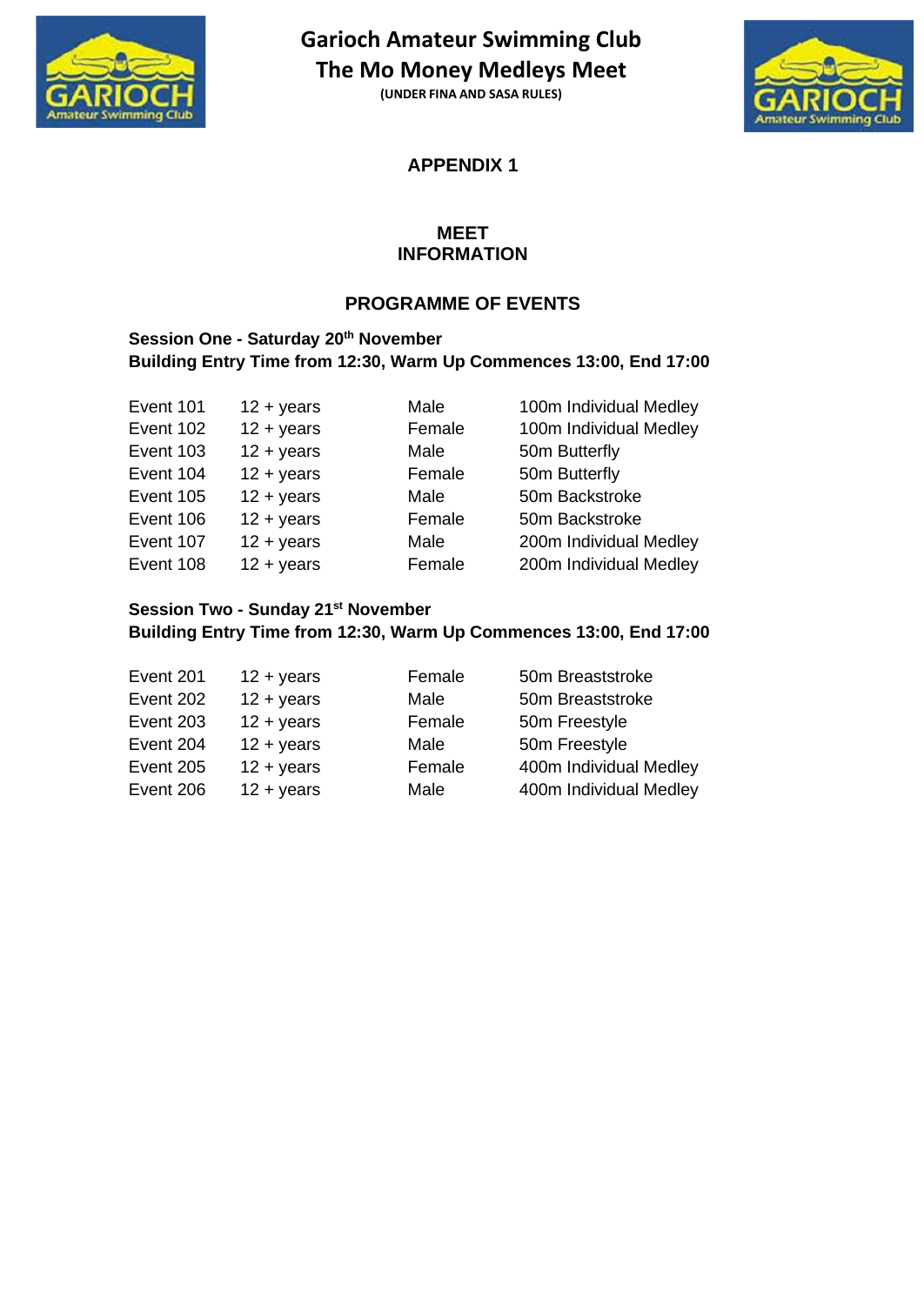

**(UNDER FINA AND SASA RULES)**



#### **APPENDIX 2 Venue Layout and One-Way System**

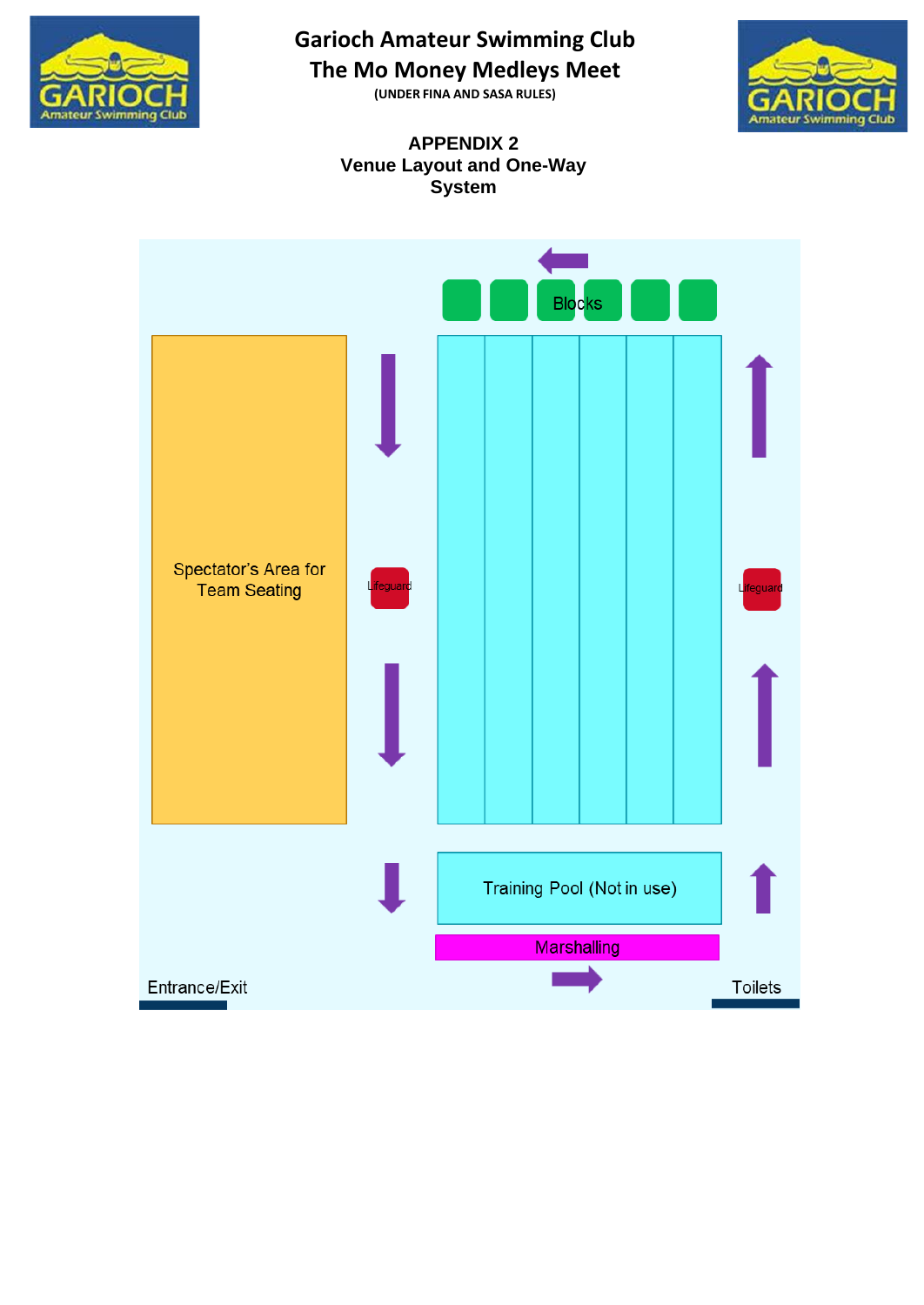

**(UNDER FINA AND SASA RULES)**

### **APPENDIX 3 Club Meeting Locations**





**Swimming Pool** Entrance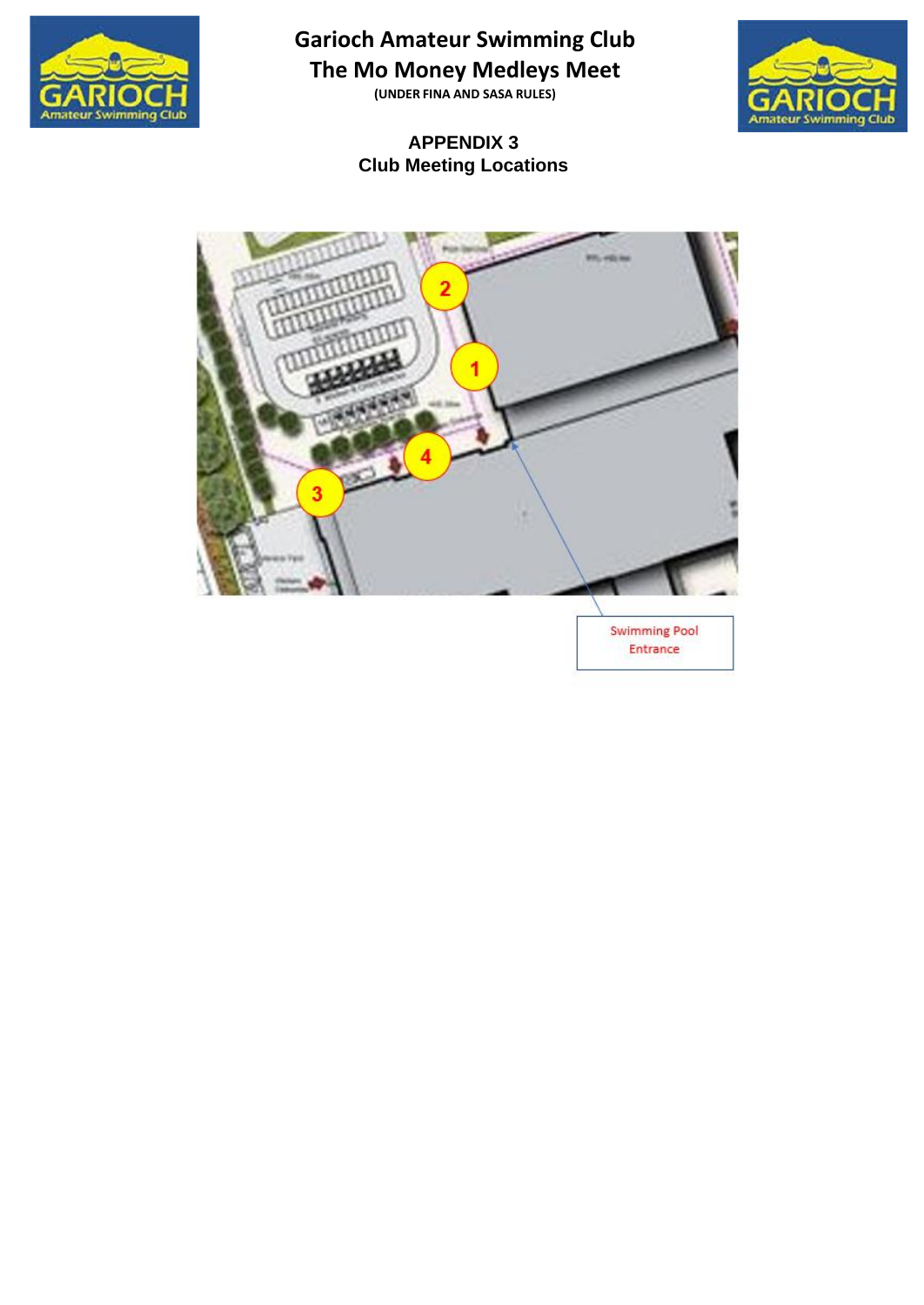

**(UNDER FINA AND SASA RULES)**



### **APPENDIX 4 Car Parking**

Please note that there are access restrictions into the new swimming pool at the new Inverurie Community Campus during demolition of the old Inverurie Academy and Swimming Pool. This means that part of the road operates as one-way traffic only, with traffic from Inverurie giving way to traffic exiting the new car park.

Please be aware that the new car park is likely to be extremely busy and there will not be space to park for everyone in the new car park.

The map below shows additional overflow car parking (which also operates under a one-way system) – this is only a 2/3 minute walk from the pool. Please use the pedestrian crossing when exiting the car park, follow the footpath past the Scout Hut and use the pedestrian access gate at the side of the school – please do not walk on the road as it will be very busy with traffic entering and exiting the car park.

Please do not park in the Inverurie Family Resource Centre opposite the old pool as the barriers are in action and you will get your car stuck.

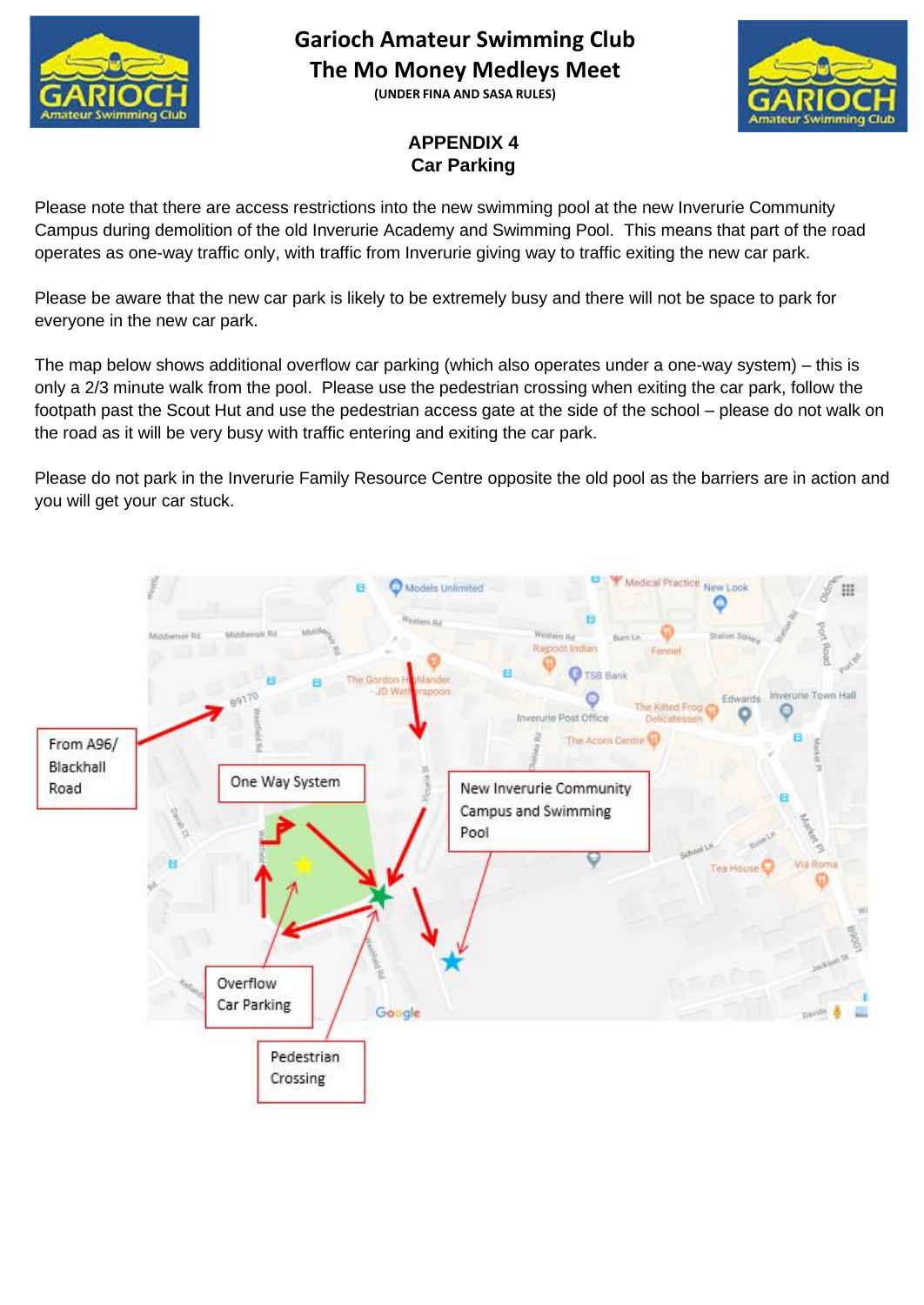

**(UNDER FINA AND SASA RULES)**



#### **APPENDIX 5 Summary Sheet**

| Club                |  |
|---------------------|--|
| <b>Contact Name</b> |  |
| Address             |  |
| Post Code           |  |
| Tel. No             |  |
| E-mail              |  |

(Must be reliable for distribution of returns and all future information)

|                     | <b>Number of Entries</b> | <b>Total Cost</b> |
|---------------------|--------------------------|-------------------|
| Male Entries @ £5   |                          |                   |
| Female Entries @ £5 |                          |                   |
| <b>TOTAL</b>        |                          |                   |

**In Case of Refunds –** please supply the following information:

**DECLARATION:** I confirm that all swimmers entered have paid their current SASA membership fee.

Signed: …………………………………

Position in Club: ………………………………… Date: ……………………………

Form to be returned with entries file to: Meet Secretary at [meetsec@gasc.co.uk](mailto:meetsec@gasc.co.uk) **CLOSING DATE FOR ENTRIES, SUMMARY SHEET AND FEES 12 noon Friday 29th October 2021**